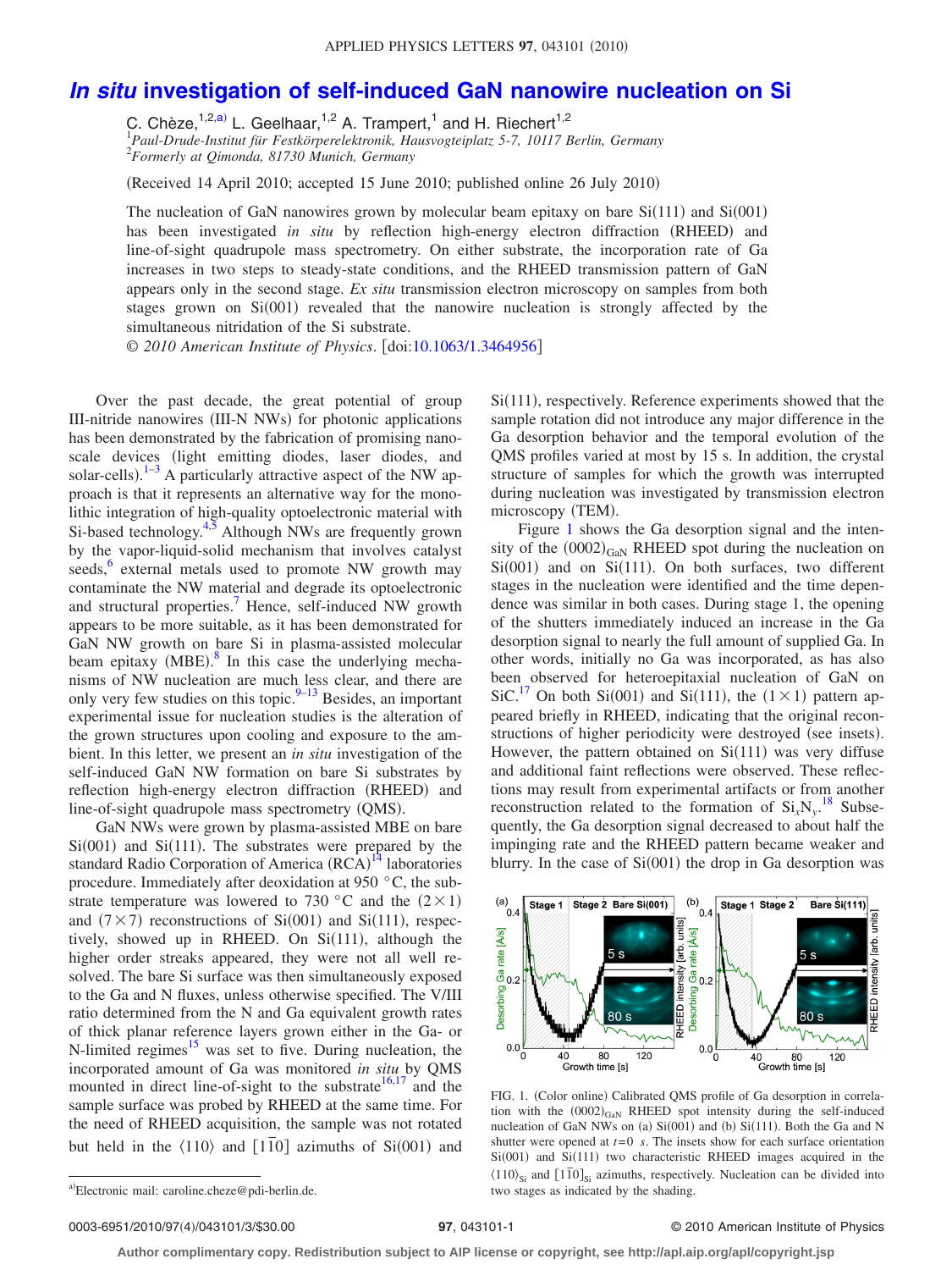<span id="page-1-0"></span>

FIG. 2. HRTEM images of different areas of a sample from stage 1 grown on  $Si(001)$  [(a)–(d)] cross-sections along [110]<sub>Si</sub> revealing an atomically flat Si area, the formation of a thin crystalline layer, and Si mounds and pits, respectively. The layer in (b) is possibly disordered Si or  $Si_xN_y$ , and the clusters in (d) are attributed to GaN.

more abrupt than on  $Si(111)$ , and the diffraction pattern finally vanished completely, whereas on Si(111) very faint reflections were still observable. The nucleation stage 2 started with a second drop in the Ga desorption, i.e., a rapid increase in Ga incorporation. After this drop, the steady state was established, in which the supplied Ga was completely incorporated. Simultaneously, the RHEED spot intensity increased and broken rings caused by the transmission diffraction through misoriented GaN islands appeared (see insets).<sup>[19](#page-2-14)</sup> Thus, the beginning of stage 2 indicated the start of the massive growth of three-dimensional GaN crystals. Remarkably, the substrate orientation does not seem to have a significant influence on nucleation.

The two steps in the decay of Ga desorption suggest two different regimes for Ga incorporation. During the nucleation stage 1, Ga incorporation is impeded but not completely suppressed, whereas the decay occurring during stage 2 corresponds to the prevailing formation of three-dimensional GaN nuclei. It is worth noting that this temporal evolution of the Ga desorption is markedly different from the heteroepitaxial nucleation of GaN films on SiC under Ga-rich conditions where there is a continuous decay.<sup>17</sup> To clarify the origin of the two step decay, samples from both stages grown on  $Si(001)$  were investigated by TEM.<sup>20</sup>

The morphology of the sample representative of stage 1 is depicted in Fig. [2](#page-1-0) displaying cross-sectional highresolution TEM (HRTEM) images of four different surface areas. The surface structure of this sample was inhomogeneous. A large area without any obvious change in the atomically flat Si surface was observed [Fig.  $2(a)$  $2(a)$ ]. Another more irregular area seemed to be partially covered by an inhomogeneous and crystalline but highly defective layer [Fig.  $2(b)$  $2(b)$ ], which may be either disordered Si or crystalline Si*x*N*<sup>y</sup>* according to the measured lattice parameter  $(3.8 \pm 0.3 \text{ Å})$ . In addition to these smooth areas, the surface roughened and a few pits and Si mounds formed as seen in Figs.  $2(c)$  $2(c)$  and  $2(d)$  $2(d)$ . These features demonstrate the high mobility of Si at-

<span id="page-1-1"></span>

FIG. 3. Cross-sectional HRTEM images of a sample from stage 2 grown on  $Si(001)$ . The sample is covered by GaN clusters (a) in contact with the underlying Si substrate at a step, (b) embedded in the amorphous  $Si_xN_y$ layer, and (c) on top of the amorphous  $Si_xN_y$  layer. There is no indication of the defective layer observed in Fig.  $2(b)$  $2(b)$ .

oms which may have outdiffused to react with N at the free surface during the initial nitridation processes. $21,22$  $21,22$  Also, an amorphous layer overgrowing this last-named area was clearly observed [Fig.  $2(c)$  $2(c)$ ]. In agreement with the Ga incorporation revealed by QMS, very few GaN clusters were also found [Fig.  $2(d)$  $2(d)$ ]. Although the cluster observed in Fig.  $2(d)$ grew epitaxially to the underlying Si, no statistical information on the exact epitaxial orientation of these clusters can be given due to their low number density. Moreover, as GaN diffraction was not observed by RHEED at that time, these disordered clusters may also have formed during the cooling procedure following the growth. Furthermore, the irregular layer and the amorphous one could be intermixed with Ga.

In contrast, the Si surface of the sample representative of stage 2 was continuously covered by a homogeneous amorphous  $Si<sub>x</sub>N<sub>y</sub>$  layer of 3–4 nm in thickness. Such a layer has often been found between self-induced GaN NWs and the Si substrate.<sup>12[,13,](#page-2-8)[19](#page-2-14)</sup> Numerous GaN clusters were observed in cross-section TEM either in contact with the underlying Si substrate [Fig.  $3(a)$  $3(a)$ ], embedded in, or lying on the amorphous layer [Figs.  $3(b)$  $3(b)$  and  $3(c)$ ]. Hence, the major change between the two stages is the disappearance of the defective crystalline layer and the formation of GaN clusters on the amorphous  $Si_xN_y$ . Even if the defective crystalline layer observed during stage 1 is  $Si<sub>x</sub>N<sub>y</sub>$ , its amorphization could be induced by the low N adatom mobility and surface roughening<sup>23</sup> or a change in composition<sup>24</sup> through the diffusion processes involved in the nitridation.

Consequently, during the nucleation stage 1 there is a competition between the nucleation processes of  $Si<sub>x</sub>N<sub>y</sub>$  and GaN on Si whereas stage 2 is associated to the formation of GaN islands on top of the amorphous Si*x*N*y*. Presumably, the transition from stage 1 to stage 2 is induced by the formation of amorphous Si*x*N*<sup>y</sup>* layer. However, on the basis of the available data, no direct correlation between the start of the massive GaN island nucleation and the completion of the amorphous Si*x*N*<sup>y</sup>* formation can be drawn. Indeed, GaN NW nucleation at 790 °C is strongly delayed even when the Si substrates are nitrided for 2 min before growth. $^{25}$  Nevertheless, the outdiffusion of Si and the simultaneous formation of Si*x*N*<sup>y</sup>* certainly affect the nucleation mechanism of GaN NWs. At the very beginning of growth, when the availability of Si is large compared to that of N and Ga, the preferential binding of N with Si may occur in competition with the binding of N with Ga. $13,26$  $13,26$  This results in an increase in the desorption of Ga, comparable to some extent with the one

**Author complimentary copy. Redistribution subject to AIP license or copyright, see http://apl.aip.org/apl/copyright.jsp**